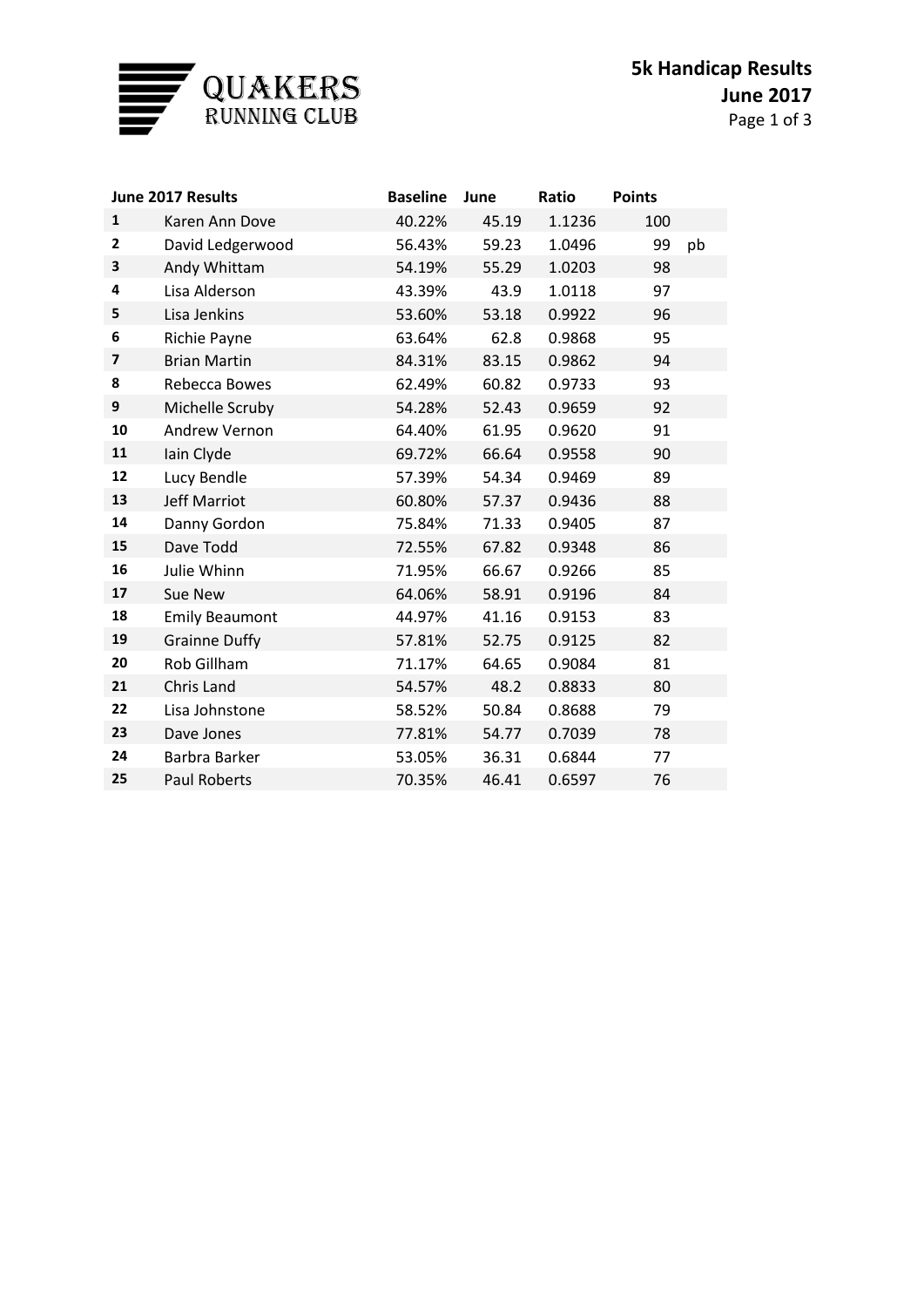

|                         | <b>June 2017 Cumulative Scores</b> |                   | Feb             | <b>March</b> | <b>April</b> | May       | June                   | <b>Total</b> |
|-------------------------|------------------------------------|-------------------|-----------------|--------------|--------------|-----------|------------------------|--------------|
| $\mathbf{1}$            | Karen Ann Dove                     | 100               | $\pmb{0}$       | 100          | 100          | 100       | 100                    | 500          |
| $\mathbf{2}$            | Lisa Alderson                      | 0                 | 99              | 96           | 98           | 98        | 97                     | 488          |
| 3                       | <b>Grainne Duffy</b>               | 77                | 86              | 85           | 74           | 72        | 82                     | 476          |
| 4                       | Andy Whittam                       | 93                | 89              | $\pmb{0}$    | 93           | 92        | 98                     | 465          |
| 5                       | Dave Todd                          | $\mathsf 0$       | 87              | 92           | 91           | 87        | 86                     | 443          |
| 6                       | Ty Hankinson                       | 85                | 79              | 80           | 82           | 85        | $\pmb{0}$              | 411          |
| $\overline{\mathbf{z}}$ | Danny Gordon                       | 76                | 82              | 76           | 77           | $\pmb{0}$ | 87                     | 398          |
| 8                       | <b>Ed Griffiths</b>                | 81                | 78              | 81           | 80           | 75        | $\pmb{0}$              | 395          |
| 9                       | <b>Stuart Burkin</b>               | $\mathsf 0$       | 95              | 98           | 99           | 99        | $\pmb{0}$              | 391          |
| 10                      | Lisa Jenkins                       | 95                | $\pmb{0}$       | 91           | 0            | 96        | 96                     | 378          |
| 11                      | <b>Emily Beaumont</b>              | 97                | 100             | 97           | $\pmb{0}$    | $\pmb{0}$ | 83                     | 377          |
| 12                      | Gemma Hammond                      | 72                | 74              | 80           | 70           | 80        | $\pmb{0}$              | 376          |
| 13                      | <b>Michael King</b>                | 66                | 73              | 89           | 78           | 63        | $\pmb{0}$              | 369          |
| 14                      | David Ledgerwood                   | 84                | $\pmb{0}$       | 90           | $\pmb{0}$    | 95        | 99                     | 368          |
| 15                      | <b>Fred Tennant</b>                | 92                | 96              | $\mathbf 0$  | 96           | 79        | $\pmb{0}$              | 363          |
| 16                      | Rob Gillham                        | 0                 | 67              | 75           | 71           | 68        | 81                     | 362          |
| 17                      | Darren Alderson                    | $\mathsf 0$       | 98              | 95           | 79           | 82        | $\boldsymbol{0}$       | 354          |
| 18                      | Dave McLachlan                     | 91                | 83              | 0            | 85           | 88        | $\pmb{0}$              | 347          |
| 19                      | <b>Phil Rutter</b>                 | 90                | 92              | 87           | $\pmb{0}$    | 77        | $\pmb{0}$              | 346          |
| 20                      | Michelle Scruby                    | 74                | 90              | 0            | 89           | 0         | 92                     | 345          |
| 21                      | Richie Payne                       | 62                | $\pmb{0}$       | 86           | 88           | $\pmb{0}$ | 95                     | 331          |
| 22                      | Juliette McLaren                   | 78                | 0               | 82           | 81           | 89        | $\pmb{0}$              | 330          |
| 23                      | lain Clyde                         | 68                | $\pmb{0}$       | $\mathbf 0$  | 83           | 84        | 90                     | 325          |
| 24<br>25                | Lee Morris                         | 87<br>$\mathsf 0$ | $\pmb{0}$<br>81 | 73<br>78     | 72<br>84     | 78<br>67  | $\pmb{0}$<br>$\pmb{0}$ | 310<br>310   |
| 26                      | Peter Rowley<br>Olly Moore         | 79                | 84              | 70           | 73           | $\pmb{0}$ | $\pmb{0}$              | 306          |
| 27                      | Dave Jones                         | $\mathsf 0$       | 76              | 66           | $\pmb{0}$    | 76        | 78                     | 296          |
| 28                      | Marc Ellis                         | 70                | 71              | 88           | 66           | 0         | 0                      | 295          |
| 29                      | Paul Roberts                       | 71                | 70              | 72           | 0            | $\pmb{0}$ | 76                     | 289          |
| 30                      | Jeff Marriot                       | 0                 | 0               | 61           | 68           | 71        | 88                     | 288          |
| 31                      | Sue New                            | $\pmb{0}$         | $\pmb{0}$       | 62           | 69           | 70        | 84                     | 285          |
| 32                      | Sharon Carr                        | 69                | 68              | 68           | 67           | 0         | $\pmb{0}$              | 272          |
| 33                      | <b>Billy Harris</b>                | 83                | 94              | 93           | $\pmb{0}$    | $\pmb{0}$ | $\pmb{0}$              | 270          |
| 34                      | Jamie Pratt                        | 86                | 0               | 94           | 75           | 0         | 0                      | 255          |
| 35                      | Paul Ryan                          | 67                | 66              | $\pmb{0}$    | 63           | 59        | $\pmb{0}$              | 255          |
| 36                      | Gary Read                          | 60                | 0               | 69           | 61           | 61        | 0                      | 251          |
| 37                      | Diane Lockhart                     | 94                | $\pmb{0}$       | 75           | $\pmb{0}$    | 81        | $\pmb{0}$              | 250          |
| 38                      | <b>Gill Colling</b>                | 89                | 0               | 78           | 0            | 83        | 0                      | 250          |
| 39                      | Nicola Wells                       | 75                | $\pmb{0}$       | 67           | 76           | $\pmb{0}$ | 0                      | 218          |
| 40                      | Lisa Johnstone                     | 0                 | 0               | 65           | 65           | 0         | 79                     | 209          |
| 41                      | Michelle Dale                      | 99                | $\pmb{0}$       | 99           | $\pmb{0}$    | $\pmb{0}$ | $\pmb{0}$              | 198          |
| 42                      | Fin Fox                            | 66                | 65              | 63           | 0            | 0         | 0                      | 194          |
| 43                      | <b>Brian McLaren</b>               | 98                | $\pmb{0}$       | $\pmb{0}$    | 95           | $\pmb{0}$ | $\pmb{0}$              | 193          |
| 44                      | Dawn Johnston                      | 0                 | 0               | 0            | 90           | 97        | 0                      | 187          |